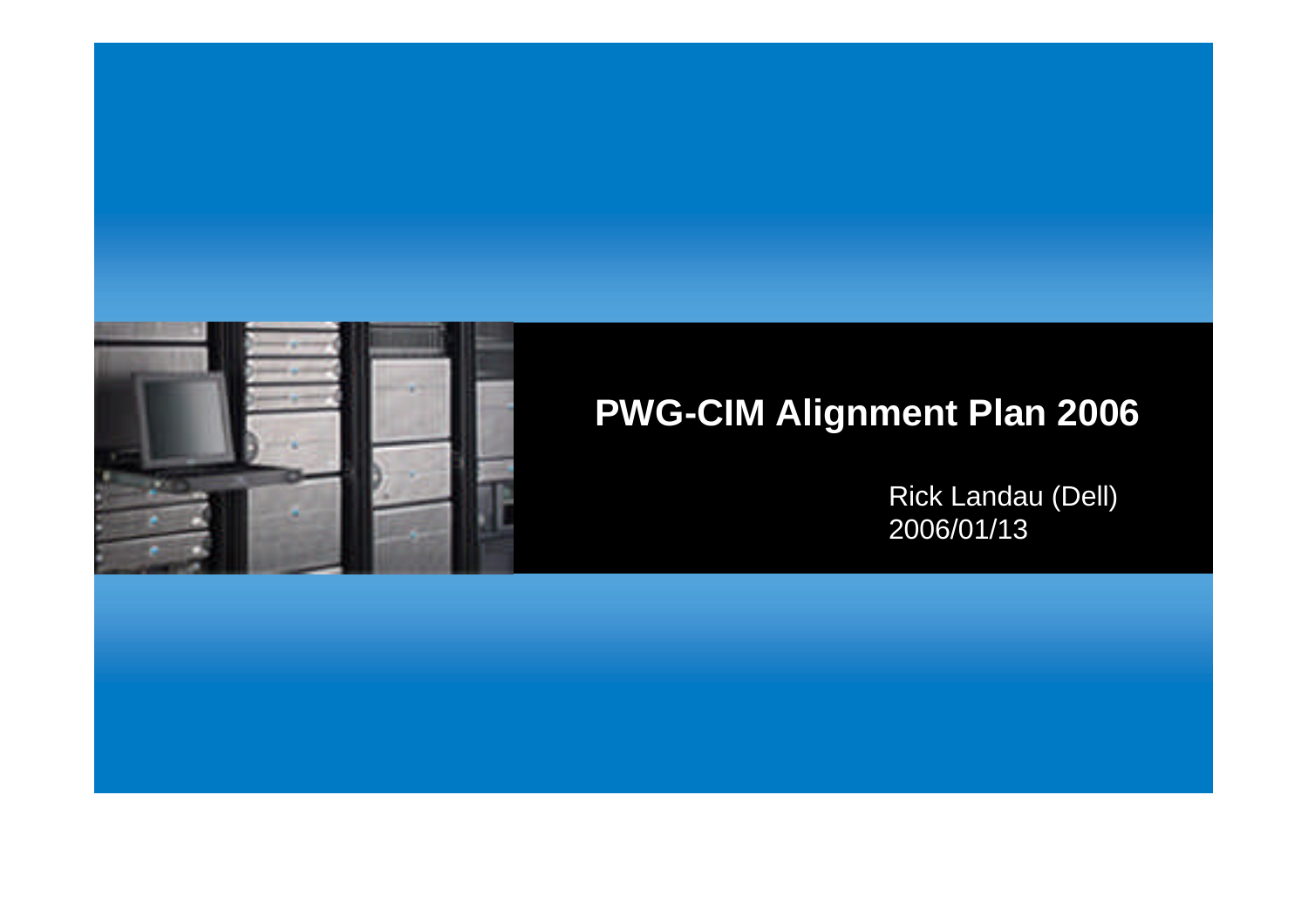#### **Phase 1 Changes: Editorial Improvements**

- Add mapping strings for properties
	- State new mapping strings for some, correct others
- Add model correspondences
	- Informative only, not normative
- Add new enumerated values
	- Enums that have arisen since last edit or were overlooked
- Fix typos
- White paper containing tech details Feb. 2006; CR(s) to follow

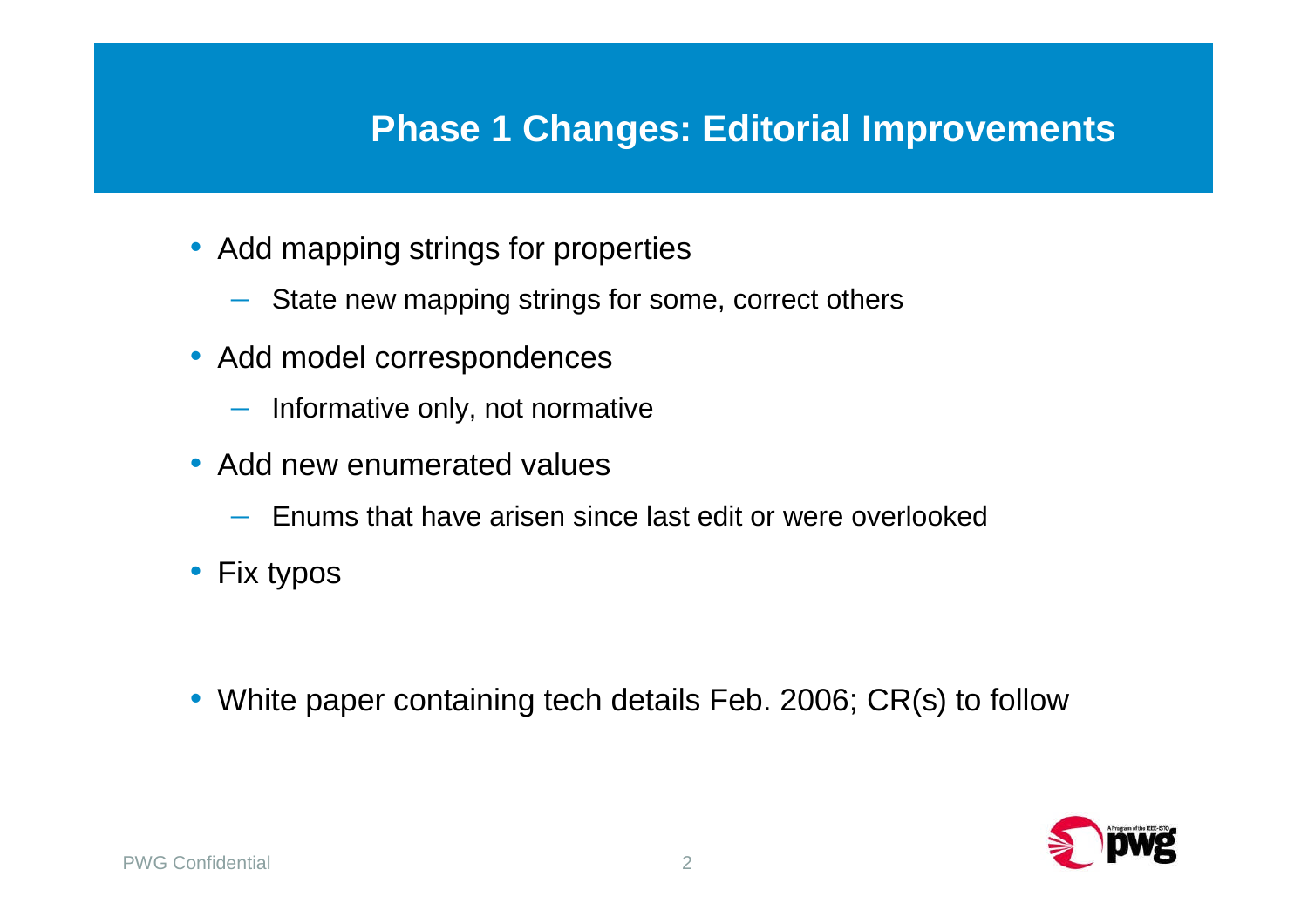#### **Phase 2 Changes: Property Improvements**

- Fix definitions of ambiguous properties
	- xxxxResolution cannot be implemented consistently for sheet-fed printers
- Deprecate non-interoperable properties
	- CurrentXxxx cannot be determined clearly in multi-page printers
- Move properties to correct parent class
	- Move DefaultXxxx from CIM\_Printer to CIM\_PrintService
		- Actually, deprecate properties in Printer, add them to PrintService
- White paper May 2006; CR(s) to follow

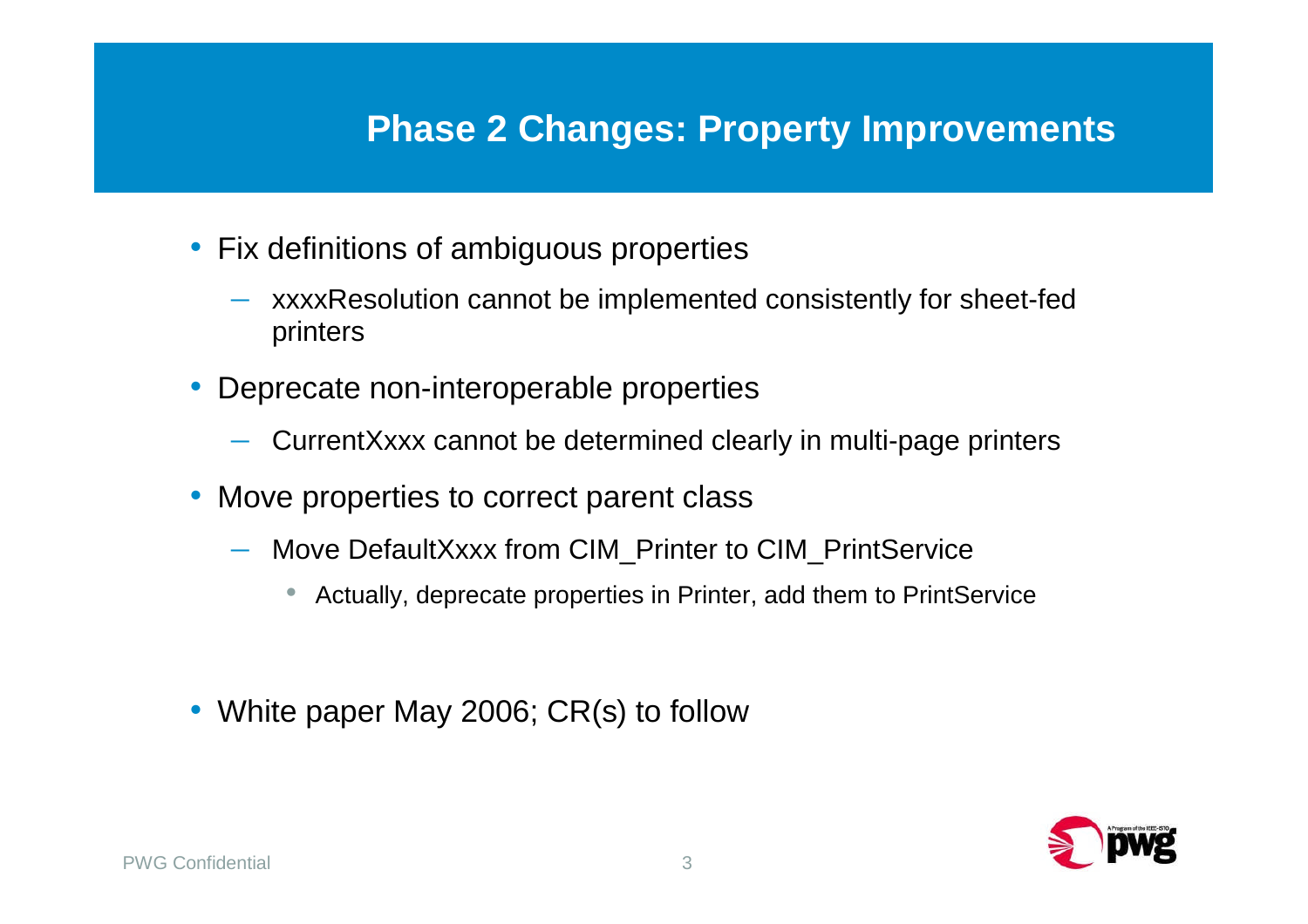## **Phase 3 Changes: Extensions**

- Cover aspects of physical printer devices that need management
	- Items that are available through printer management applications and are needed
		- What paper is in what tray? How much paper is left?
		- What toner, ink, or other supplies are needed?
		- What covers are open? What alarm lights are on?
		- How many pages have been printed?
		- Etc.
- May initially be proposed as PWG extensions to CIM
- White paper December 2006